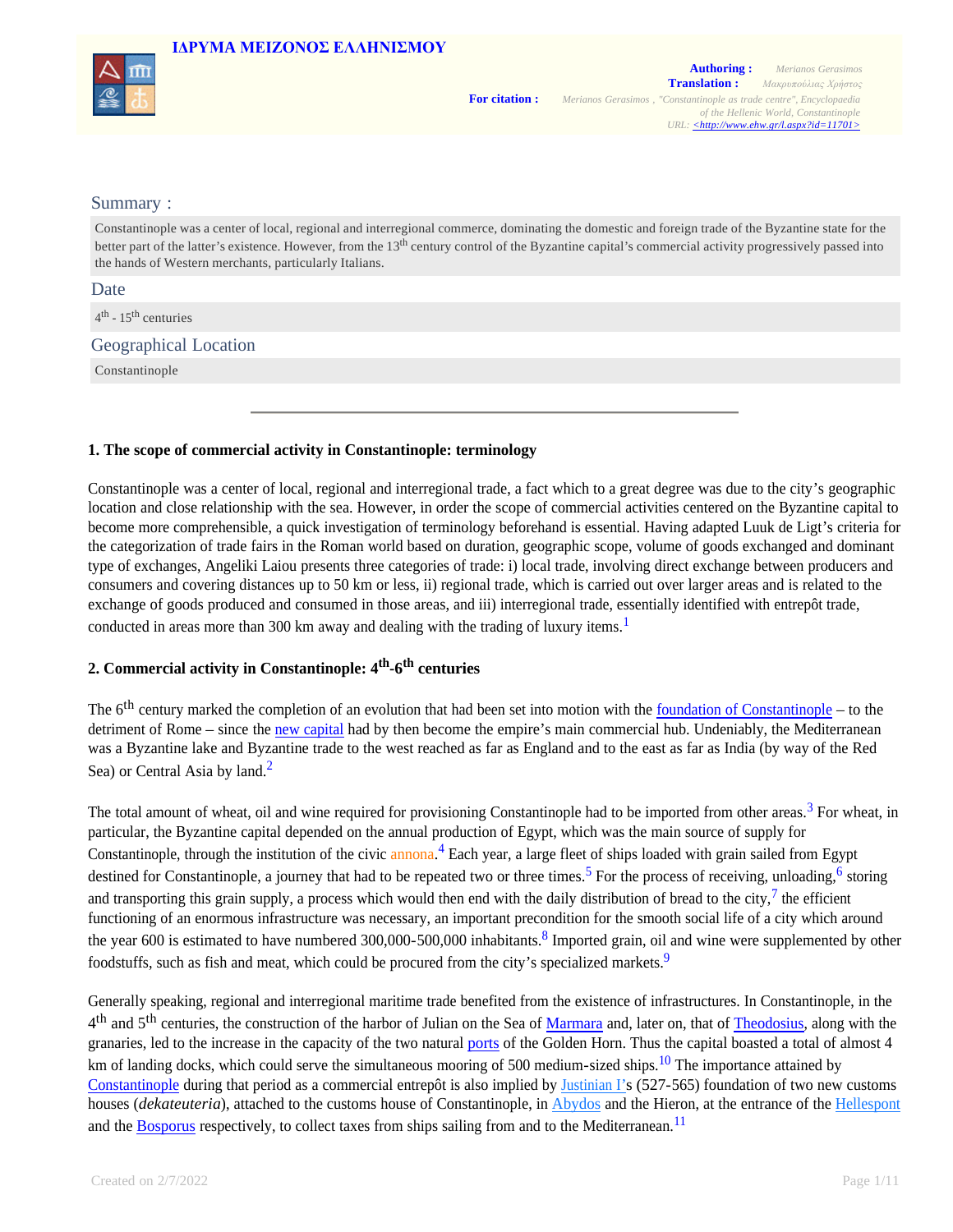



# **3. 7th -8 th centuries**

In the  $7<sup>th</sup>$  century, the Avaro-Slav raids in the Balkans since the end of the  $6<sup>th</sup>$  century on the one hand and the Arab conquest of Syria, Palestine, Egypt (areas which at the beginning of the  $7<sup>th</sup>$  century had been temporarily under Persian control) and North Africa on the other, as well as continuous Arab raids in Asia Minor, caused enormous difficulties to the Byzantine state not only in the military and political field, but also in that of economy. Communication by land between Constantinople and Thessalonica, Thessaly, Hellas and the Peloponnese had essentially been severed until the beginning of the 9th century, due to Avaro-Slav raids and the settlement of Slavs in the Balkans. Although communication by sea had not been interrupted, navigation suffered from piracy (particularly after the conquest of Crete by the Arabs in  $827$ ).<sup>12</sup>

The loss of Egypt caused great difficulties to the capital's grain supply. Little is known as to how this problem was dealt with: the areas that provided the capital with wheat were the hinterland of Thessalonica, the west coast of the Black Sea, the Thracian hinterland, Bithynia, and perhaps also Ephesos. Nevertheless, although there is some evidence that grain ships were coming into the capital, there is no information on how this grain reached Constantinople, nor on the individuals that transported it there, although it is considered unlikely that the provisioning in grain in this period should have been left entirely to free trade.<sup>13</sup>

Given the limited scope of commercial exchanges at this time, it is thought that at least local trade (particularly in foodstuffs) existed, which must have been important in the wider area of Constantinople. Perhaps regional trade also existed between Constantinople and Bithynia, and probably the Bulgarian coast as well.<sup>14</sup> Apart from grain and the trade of foodstuffs in general, silk fabrics constituted an important item of exchange, as well as slaves. More specifically, trade in slaves was conducted by the state, as well as – most probably – by private individuals.<sup>15</sup> Apart from domestic trade, foreign trade also continued to exist, although clearly carried out in a more limited scale. The testimony that during the first half of the  $7<sup>th</sup>$  century Jewish merchants from the Byzantine Empire travelled between Constantinople, Carthage, Spain and Gaul is indicative.<sup>16</sup>

# **4. 9th -10th centuries**

On a military-political level, the 9<sup>th</sup> and 10<sup>th</sup> centuries are characterized by the revival of the empire, which starts to take the offensive on all fronts. The political revival kept pace with a flourishing economy, as the recapture or acquisition of large areas increased state revenues and the scope of exchange as well, since some territories specialized in certain products.<sup>17</sup>

Constantinople was under a special status at least up to the  $11<sup>th</sup>$  century with a controlled economy and trades organized into guilds, which were run by strict regulations and controlled by the state.<sup>18</sup> Thus, during this period the Byzantine government exercises strict control over commerce. An indicative example is the trade in high-quality silk, the most distinctive and well-known case of a controlled product (*kekolymenon*), whose export outside Byzantine frontiers was forbidden, while production of best-quality purple silk was allowed only at the imperial workshops.<sup>19</sup> Wheat, salt, olive oil, wine, as well as iron and gold were also forbidden items (*kekolymena*). From the 9<sup>th</sup> until the late 12<sup>th</sup> century the Byzantine capital was a most important entrepôt of the eastern luxury trade, as well as other cities that functioned as centers of interregional and international trade. However, the activities of foreign merchants in Constantinople, their place of residence and their contacts with Constantinopolitan merchants, as well as the importation of merchandise into the capital, but also the travel of certain categories of merchants – e.g. the raw silk merchants – outside the city to buy the merchandise were under strict control.<sup>20</sup> The posts of entry of merchandise were also controlled, as were, to some extent, the commodities to be exported: the prohibition of exporting *kekolymena* has already been mentioned. Indeed, Leo VI (886-912) forbade trade with Egypt and Syria. Byzantine merchants, however, never stopped trading with the enemy, except in times of crisis. The controlled foreign trade of Constantinople – more, of course, in theory and in the intent of the state than in reality – was regulated by treaties, such as those with the Rus' or with the Arabs. $2<sup>1</sup>$ 

Regarding domestic trade, Constantinople possessed permanent markets, where retail trade was being conducted, e.g. the bakery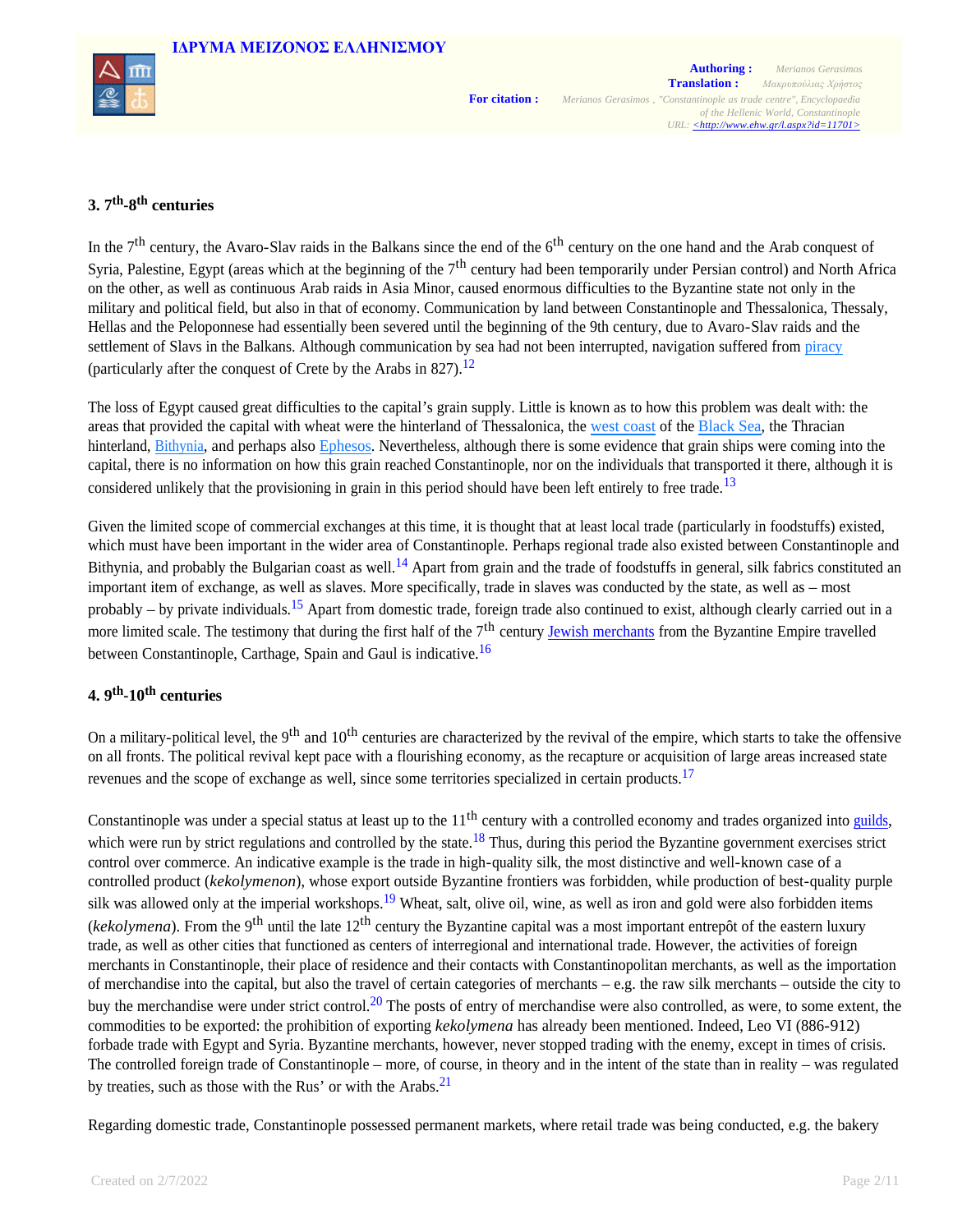

shops and the grocery stores that one could find all over the city and where the inhabitants purchased all necessary products. Bulk sales took place on specific dates and in specified markets, so that government regulations could be enforced more strictly, while trading in cattle and fish was carried out at particular places.<sup>22</sup> At the market of Constantinople were exchanged, among others, wine, olive oil, meat, salt fish, salt, candle wax, timber, ceramics, linen and woolen cloth etc. Slave trade continued to exist well into the 11<sup>th</sup> century, while luxury items such as perfumes, spice and silk held pride of place in exchanges.  $23$ 

To sum up, during this period local trade was bringing into Constantinople for the most part alimentary products from Thrace and Asia Minor. Regional trade imported products from a wide area, encompassing Bulgaria and the west coast of the Black Sea, regions from where Bulgarian and Russian merchants brought candle wax, honey, furs and linen into the capital and exported luxury items. Finally, interregional trade included the entire empire as well as international trade, e.g. the linen cloth of the Pontos and the pork from Paphlagonia, but also the spices which came to the capital from Syria through Trebizond.<sup>24</sup>

## **5. 11th -12th centuries**

In the 11<sup>th</sup> and 12<sup>th</sup> centuries the Byzantine is showing prosperity, a fact also reflected in trade. As regards domestic commerce, its growth is related to the increase of demand from the cities and the countryside for all kinds of goods, to the increase of the number of available coin, as well as to the development of agriculture. The extremely important issue of provisioning the cities does not seem to face problems during this period. Constantinople, in particular, receives goods from the provinces (e.g. grain, cheese, wine, meat) in abundant quantities, being provisioned both from its hinterland and the Black Sea region, as well as from the southern part of the Balkans.<sup>25</sup>

Foreign trade included a great part of the kind of merchandise that was exchanged in the past (among others, silk and foodstuffs were exported, while spices, perfumes and precious timber were imported), but during this period new trends appeared. The most significant relates to the "Commercial Revolution" that took place in the 11th century in Western Europe, a sustained quickening in the relations of exchange, which was evident mainly in the Italian maritime cities, but which would eventually include all of Europe. At the forefront of this development were the Italian maritime cities of Amalfi, Venice, Genoa, and Pisa. Particularly from the 12th century, all Italian maritime cities had an interest in the trade of the eastern Mediterranean, which became part of a world of exchange that, for the first time since the 6th century, included Italy and, by the late Middle Ages, the entire Mediterranean.<sup>26</sup> Consequently, the study of Byzantine trade from this period onwards owes must be done in conjunction with Italian merchant economy.

In 1082, emperor Alexios I Komnenos (1081-1118), under pressure from the Norman invasion, signed a treaty with Venice, granting many commercial privileges, which were ratified and extended by his successors. Later on, Pisa (1111) and Genoa (1155) were granted privileges, which were also renewed.<sup>27</sup> The nature of these privileges meant, inter alia, reducing – or, in the case of Venice, abolishing – the entry duty on ships entering and leaving Constantinople, while eventually the transactions tax between Byzantine and Italian merchants was also abolished.<sup>28</sup> These concessions gradually brought Byzantine merchants at a disadvantage as opposed to the Italians and strengthened the financial position of the latter (mainly the Venetians) in the eastern Mediterranean.

Constantinople remained an important center of local, regional and interregional trade.<sup>29</sup> However, the city's particularity as a closed and protected market, as well as elements of its special status, such as the stay of foreigner merchants for limited periods of time in special buildings, their paying an entry tax and regulation of their exports, were eroded by the granting of privileges to Italians merchants.<sup>30</sup> Each of the three largest Italian maritime cities (Venice, Genoa, and Pisa) now had its own quarter in Constantinople,<sup>31</sup> while conflicts among themselves and with the Byzantines were not infrequent.

## **6. 13th -15th centuries**

In 1204, the armies of the Fourth Crusade conquered Constantinople and with the West's military penetration into Byzantium the previous economic activity took on a new form. Occupied Byzantine territories were partitioned among the crusaders, while Venice received the lion's share, controlling the most important ports and therefore commerce. Specifically, in Constantinople Venice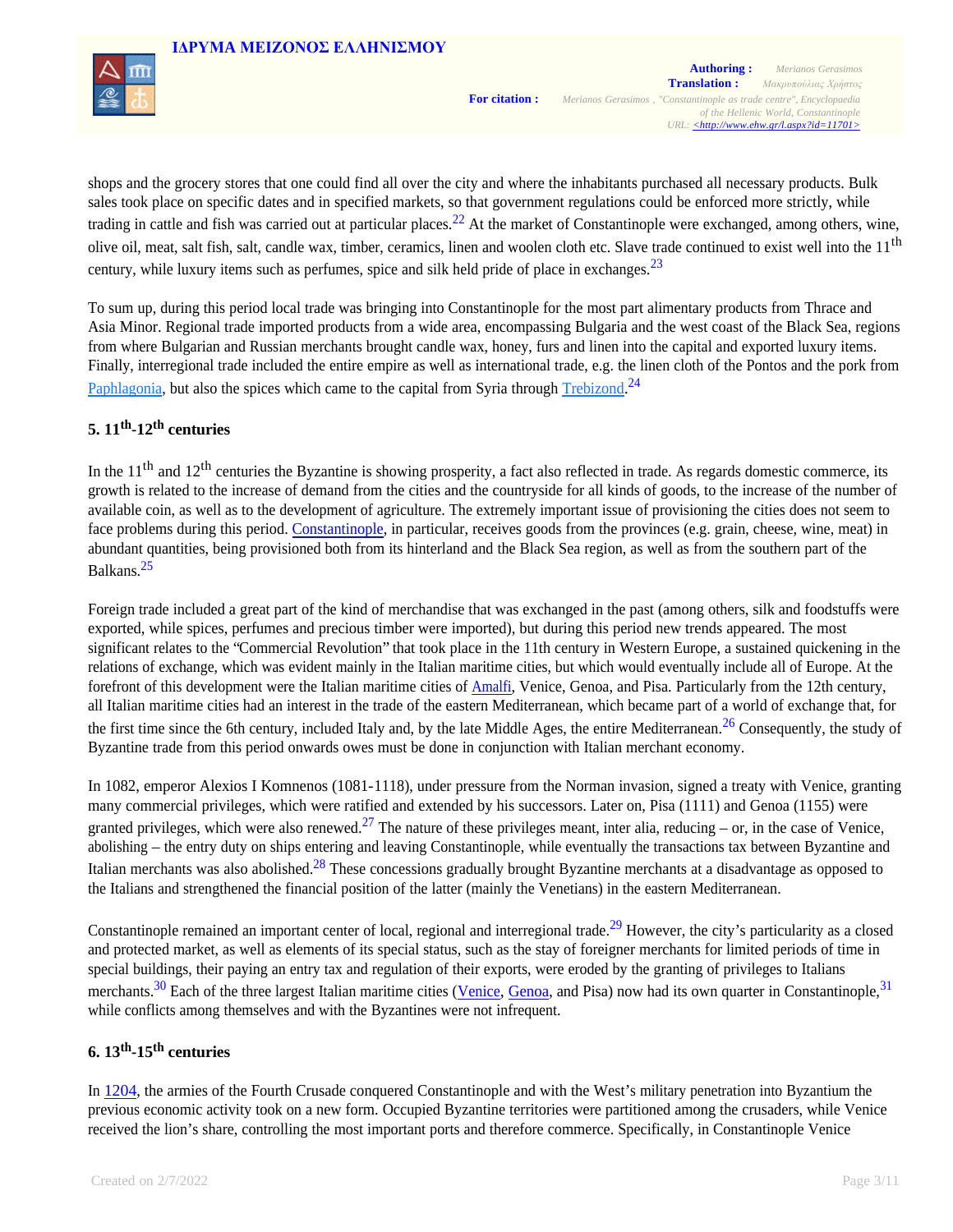

received three eighths of the city and thousands of Venetians settled there; the result was that the city became the most important Venetian commercial center during the period of Frankish rule.<sup>32</sup> One of the consequences of the fall of Constantinople in 1204 was that Italian merchants no longer resided temporarily in special commercial stations in the cities, but began to settle permanently in them, leading to the colonization of entire Byzantine regions. In 1261, the army of the emperor of Nicaea (the most significant Greek successor state of the Byzantine Empire) Michael VIII Palaiologos (1259-1282) recaptured Constantinople. This event forced the Venetians to abandon those parts of the capital they possessed and to lose their privileged commercial position. Nevertheless, they developed other bases, and from 1267 they recovered, after further renegotiations with the Byzantines, the region in Constantinople where they had settled in the past. On the other hand, in 1261 Michael VIII granted to the Genoese by the treaty of Nymphaion, in return for assistance – which turned out to be unnecessary – to be offered by their fleet against the Venetians in the imminent occupation of Constantinople, a large number of tax exemptions and commercial bases. It turned out, however, that the Genoese had been given too much. They turned Galata (Pera, across from Constantinople) that had been granted to them, an uncontrollable financial competitor of the capital, while they soon dominated the trade of the  $B$ lack Sea.<sup>33</sup> It is indicative that after 1261 Constantinople imported wheat from the Black Sea through Genoese traders.<sup>34</sup>

Although its special status had already ceased to exist by the 12th century and its population continuously decreased after 1204 (so that it numbered barely 50,000 residents, when it fell into the hands of the Ottomans in 1453) until the middle of the 15th century Constantinople remained a very important center of interregional trade, where large numbers of merchants, bankers and ship-owners resided.<sup>35</sup> The case of the Venetian Giacomo Badoer, a commercial banker whose accounting ledger has survived, is characteristic.<sup>36</sup> Badoer, settled in Constantinople during the period 1436-1440, was trading with other markets in the Eastern Mediterranean and the Black Sea through his agents or other merchants. Nevertheless, commercial traffic in the Byzantine capital was now under the control of Western merchants, especially Italians.<sup>37</sup> This was a result of the fact that the Eastern Mediterranean along with the Italian cities was now functioning as an international market, dominated by the Italians, and particularly Venice and Genoa, thanks to their commercial privileges and the colonies that they had founded. Byzantine merchants participated in long-distance trade, but they were playing the role of junior partners to the Italians. As regards regional and local trade, Byzantine merchants continued to play an important part – although foreign merchants had made their appearance – promoting their own interests, as well as those of the Italians as their intermediaries; in the latter case they facilitated long-distance trade.<sup>38</sup>

It is remarkable that in the  $14<sup>th</sup>$  and especially in the  $15<sup>th</sup>$  century the aristocracy of Constantinople was involved in commerce, because of the loss of their lands to Ottoman expansion.<sup>39</sup> Even during the last period before the fall of 1453, while Constantinople was surrounded by the Ottomans, Constantinopolitan merchants were active in various places, such as the Crimean peninsula and the southern regions of the Black Sea. $40$ 

<sup>1.</sup> De Ligt, L., *Fairs and Markets in the Roman Empire. Economic and Social Aspects of Periodic Trade in a Pre-industrial Society* (Amsterdam 1993), pp. 15, 82-83, 88-89; Laiou, Α.Ε., "Exchange and Trade, Seventh-Twelfth Centuries," in Laiou, A.Ε. (ed.), *The Economic History of Byzantium from the Seventh through the Fifteenth Century* 2 (Dumbarton Oaks Studies 39, Washington DC 2002), p. 705.

<sup>2.</sup> Morrisson, C. - Sodini, J.P., "The Sixth-Century Economy," in Laiou, A.Ε. (ed.), *The Economic History of Byzantium from the Seventh through the Fifteenth Century* 1 (Dumbarton Oaks Studies 39, Washington DC 2002), p. 210.

<sup>3.</sup> Croke, B., "Justinian's Constantinople," in Maas, M. (ed.), *The Cambridge Companion to the Age of Justinian* (Cambridge 2005), pp. 60-86, esp. 69.

<sup>4.</sup> Dagron, G., *Η γέννηση μιας πρωτεύουσας. Η Κωνσταντινούπολη και οι θεσμοί της από το 330 ως το 451*, transl. Λουκάκη Μ. (Αθήνα 2000), pp. 604 ff. McCormick, M., *Origins of the European Economy. Communications and Commerce, A.D. 300-900* (Cambridge 2001), pp. 106, 112.

<sup>5.</sup> Προκόπιος, *Περί κτισμάτων*, 5.1.10, Haury, J. - Wirth, G. (eds.), *Procopii Caesariensis opera omnia* IV: *De aedificiis libri VI* (Lipsiae 1964), pp. 150.27-151.7.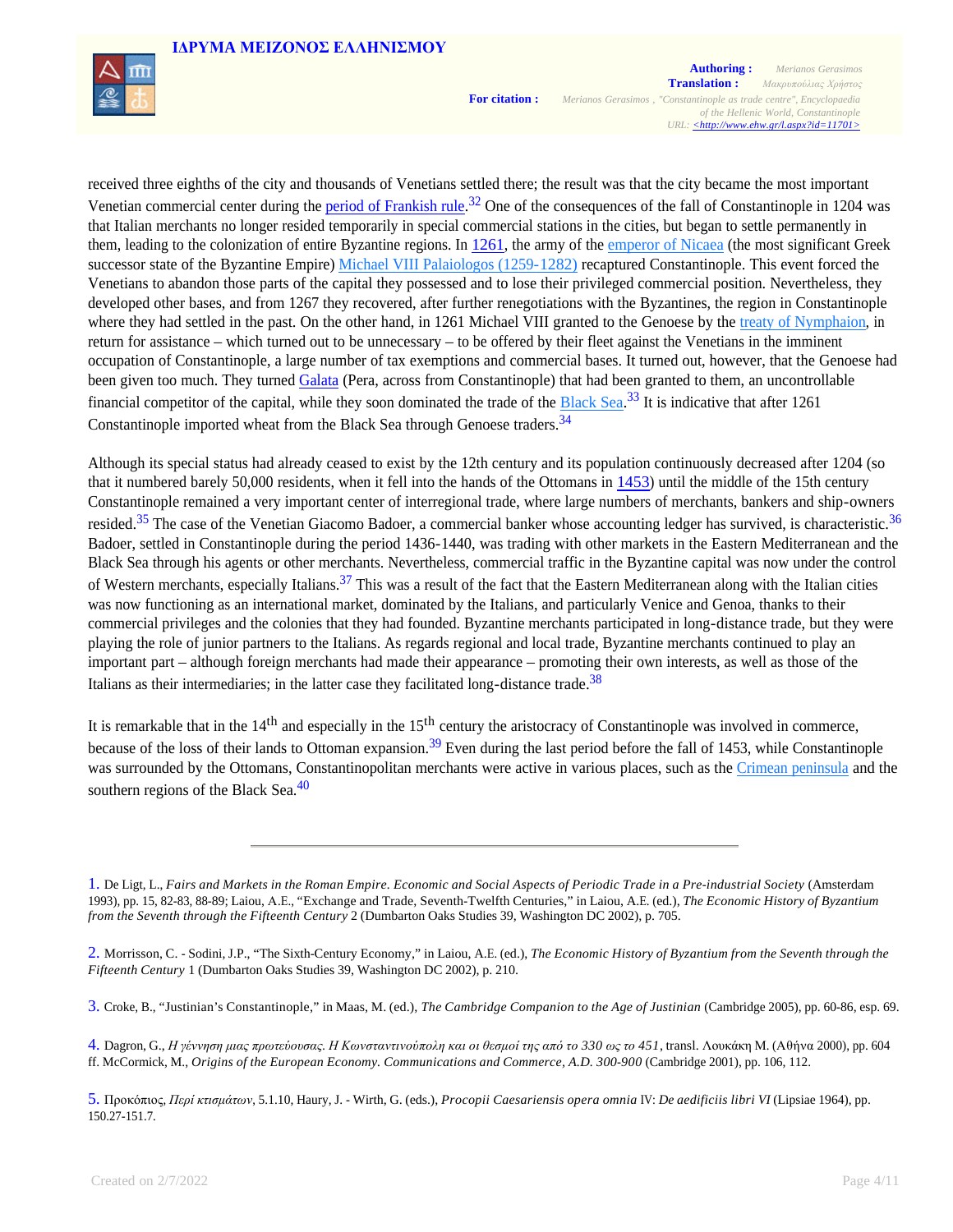

6. See Mango, C., *Le développement urbain de Constantinople* (*IVe-VIIe siècles)* (*Travaux et Mémoires*, Monographies 2, Paris 21990), pp. 37 ff.; Magdalino, P., "The Maritime Neighborhoods of Constantinople: Commercial and Residential Functions, Sixth to Twelfth Centuries," *Dumbarton Oaks Papers* 54 (2000), p. 211.

7. Durliat, J., "L'approvisionnement de Constantinople," in Mango, C. - Dagron, G. (eds.), *Constantinople and its Hinterland, Papers from the Twenty-seventh Spring Symposium of Byzantine Studies, Oxford, April 1993* (Aldershot 1995), pp. 19-33; Croke, B., "Justinian's Constantinople," in Maas, M. (ed.), *The Cambridge Companion to the Age of Justinian* (Cambridge 2005), p. 69.

8. Magdalino, P., "Medieval Constantinople: Built Environment and Urban Development," in Laiou, <sup>Α</sup>.Ε. (ed.), *The Economic History of Byzantium from the Seventh through the Fifteenth Century* 2 (Dumbarton Oaks Studies 39, Washington DC 2002), p. 529.

9. See Magdalino, P., "The Maritime Neighborhoods of Constantinople: Commercial and Residential Functions, Sixth to Twelfth Centuries," *Dumbarton Oaks Papers* 54 (2000), pp. 214-215; Mango, M.M., "The Commercial Map of Constantinople," *Dumbarton Oaks Papers* 54 (2000), pp. 193- 194.

10. Mango, C., *Le développement urbain de Constantinople (IVe-VIIe siècles)* (*Travaux et Mémoires*, Monographies 2, Paris 21990), p. 38; Morrisson, C. - Sodini, J.P., "The Sixth-Century Economy," in Laiou, A.Ε. (ed.), *The Economic History of Byzantium from the Seventh through the Fifteenth Century* 1 (Dumbarton Oaks Studies 39, Washington DC 2002), p. 208.

11. Καραγιαννόπουλος, I., *Το Βυζαντινό κράτος* (Θεσσαλονίκη 41996), p. 486.

12. Avramea, Α., "Land and Sea Communications, Fourth-Fifteenth Centuries," in Laiou, <sup>Α</sup>.Ε. (ed.), *The Economic History of Byzantium from the Seventh through the Fifteenth Century* 1 (Dumbarton Oaks Studies 39, Washington DC 2002), pp. 64-5, 71; Laiou, Α.Ε., "Exchange and Trade, Seventh-Twelfth Centuries," in Laiou, A.Ε. (ed.), *The Economic History of Byzantium from the Seventh through the Fifteenth Century* 2 (Dumbarton Oaks Studies 39, Washington DC 2002), p. 698.

13. Laiou, Α.Ε., "Exchange and Trade, Seventh-Twelfth Centuries," in Laiou, A.Ε. (ed.), *The Economic History of Byzantium from the Seventh through the Fifteenth Century* 2 (Dumbarton Oaks Studies 39, Washington DC 2002), p. 702.

14. Laiou, Α.Ε., "Exchange and Trade, Seventh-Twelfth Centuries," in Laiou, A.Ε. (ed.), *The Economic History of Byzantium from the Seventh through the Fifteenth Century* 2 (Dumbarton Oaks Studies 39, Washington DC 2002), p. 705.

15. Laiou, Α.Ε., "Exchange and Trade, Seventh-Twelfth Centuries," in Laiou, A.Ε. (ed.), *The Economic History of Byzantium from the Seventh through the Fifteenth Century* 2 (Dumbarton Oaks Studies 39, Washington DC 2002), p. 703. For the existence of a slave market in Constantinople, see McCormick, Μ., *Origins of the European Economy. Communications and Commerce, A.D. 300-900* (Cambridge 2001), pp. 745, 760.

16. *Διδασκαλία* **Ἰ** *ακώβου νεοβαπτίστου*, V.19-20; Déroche, V., (ed.), .*Doctrina Jacobi nuper baptizati*, in Dagron, G. - Déroche, V., "Juifs et Chrétiens dans l'Orient du VIIe siècle," *Travaux et Mémoires* 11 (1991), pp. 213.10-219.53. See also Laiou, Α.Ε., "Exchange and Trade, Seventh-Twelfth Centuries," in Laiou, A.Ε. (ed.), *The Economic History of Byzantium from the Seventh through the Fifteenth Century* 2 (Dumbarton Oaks Studies 39, Washington DC 2002), p. 703.

17. Laiou, Α.Ε., "Exchange and Trade, Seventh-Twelfth Centuries," in Laiou, A.Ε. (ed.), *The Economic History of Byzantium from the Seventh through the Fifteenth Century* 2 (Dumbarton Oaks Studies 39, Washington DC 2002), pp. 713-5

18. Oikonomides, N., "The Economic Region of Constantinople: From Directed Economy to Free Economy, and the Role of the Italians," in Arnaldi, G. - Cavallo, G. (eds.), *Europa Medievale e Mondo Bizantino: Contatti effettivi e possibilità di studi comparati, Tavola rotοnda del XVIII Congresso del CISH, Montréal, 29 agosto 1995* (Roma 1997), pp. 221-238.

19. *Τ***ὸ Ἐ***παρχικ***ὸ** *ν Βιβλίον*, 4.1, 4.8, 8.2, 8.5, Koder, J. (ed.), *Das Eparchenbuch Leons des Weisen* (Corpus Fontium Historiae Byzantinae 33, Wien 1991), pp. 90, 92, 104. See also Muthesius, A., "Essential Processes, Looms and Technical Aspects of the Production of Silk Textiles," in Laiou, <sup>Α</sup>.Ε. (ed.), *The Economic History of Byzantium from the Seventh through the Fifteenth Century 1* (Dumbarton Oaks Studies 39, Washington DC 2002), pp. 162-3. For silk and silk-relates professions in general, see Dagron, G., "The Urban Economy, Seventh-Twelfth Centuries," in Laiou, <sup>Α</sup>.Ε. (ed.), *The Economic History of Byzantium from the Seventh through the Fifteenth Century* 2 (Dumbarton Oaks Studies 39, Washington DC 2002), pp. 438-44.

20. *Τ***ὸ Ἐ***παρχικ***ὸ** *ν Βιβλίον*, 6.12, Koder, J. (ed.), *Das Eparchenbuch Leons des Weisen* (Corpus Fontium Historiae Byzantinae 33, Wien 1991), p. 98.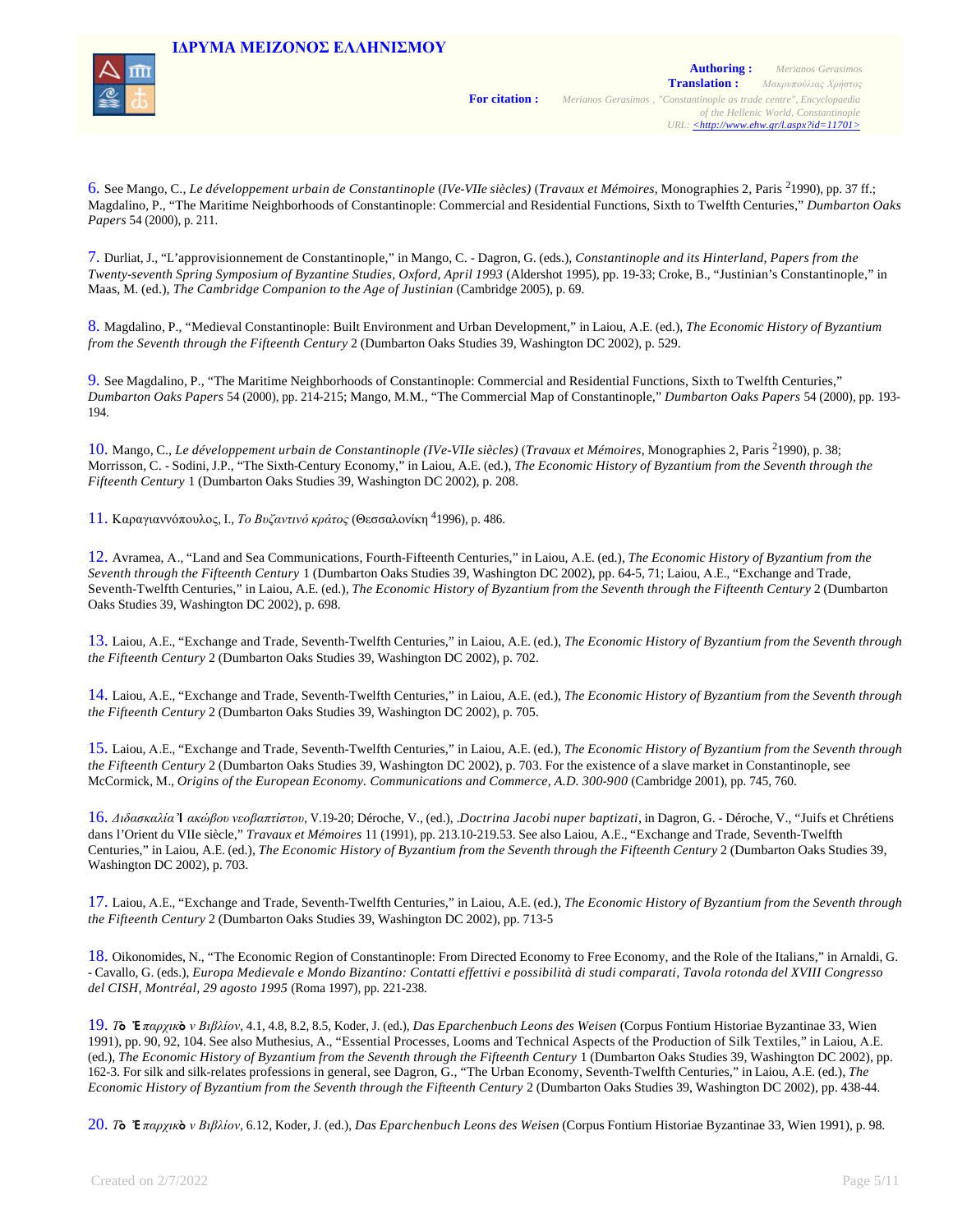

21. Laiou, Α.Ε., "Exchange and Trade, Seventh-Twelfth Centuries," in Laiou, A.Ε. (ed.), *The Economic History of Byzantium from the Seventh through the Fifteenth Century* 2 (Dumbarton Oaks Studies 39, Washington DC 2002), pp. 723-5.

22. Laiou, Α.Ε., "Exchange and Trade, Seventh-Twelfth Centuries," in Laiou, A.Ε. (ed.), *The Economic History of Byzantium from the Seventh through the Fifteenth Century* 2 (Dumbarton Oaks Studies 39, Washington DC 2002), pp. 731-2.

23. Laiou, Α.Ε., "Exchange and Trade, Seventh-Twelfth Centuries," in Laiou, A.Ε. (ed.), *The Economic History of Byzantium from the Seventh through the Fifteenth Century* 2 (Dumbarton Oaks Studies 39, Washington DC 2002), pp. 722-3.

24. Laiou, Α.Ε., "Exchange and Trade, Seventh-Twelfth Centuries," in Laiou, A.Ε. (ed.), *The Economic History of Byzantium from the Seventh through the Fifteenth Century* 2 (Dumbarton Oaks Studies 39, Washington DC 2002), pp. 725-6. For the products imported and exported by Bulgarian merchants during this period, see McCormick, M., *Origins of the European Economy. Communications and Commerce, A.D. 300-900* (Cambridge 2001), p. 605.

25. Laiou, Α.Ε., "Exchange and Trade, Seventh-Twelfth Centuries," in Laiou, A.Ε. (ed.), *The Economic History of Byzantium from the Seventh through the Fifteenth Century* 2 (Dumbarton Oaks Studies 39, Washington DC 2002), pp. 739, 741. See also Michael Choniates' well-known comment, Letter 50, Kolovou, F. (ed.), *Michaelis Choniatae epistulae* (Corpus Fontium Historiae Byzantinae 41, Berlin - New York 2001), pp. 69.60-70.65, which refers to some of the empire's regions that supplied the capital. Cf. Magdalino, P., "The Grain Supply of Constantinople, Ninth-Twelfth Centuries," in Mango, C. - Dagron, G. (eds.), *Constantinople and its Hinterland, Papers from the Twenty-seventh Spring Symposium of Byzantine Studies, Oxford, April 1993*  (Aldershot 1995), p. 36.

26. Laiou, Α.Ε., "Exchange and Trade, Seventh-Twelfth Centuries," in Laiou, A.Ε. (ed.), *The Economic History of Byzantium from the Seventh through the Fifteenth Century* 2 (Dumbarton Oaks Studies 39, Washington DC 2002), pp. 737-8.

27. For a description of these privileges, see Lilie, R.J., *Handel und Politik zwischen dem byzantinischen Reich und den italienischen Kommunen Venedig, Pisa und Genua in der Epoche der Komnenen und Angeloi (1081-1204)* (Amsterdam 1984); Nicol, D.M., *Byzantium and Venice. A Study in Diplomatic and Cultural Relations* (Cambridge 1988), pp. 59 ff.; Jacoby, D., "Italian Privileges and Trade in Byzantium before the Fourth Crusade: A Reconsideration," *Annuario de Estudios Medievales* 24 (1994), pp. 349-368; Jacoby, D., *Trade, Commodities and Shipping in the Medieval Mediterranean* (Collected Studies 572, Aldershot 1997), no. ΙΙ.

28. Laiou, Α.Ε., "Exchange and Trade, Seventh-Twelfth Centuries," in Laiou, A.Ε. (ed.), *The Economic History of Byzantium from the Seventh through the Fifteenth Century* 2 (Dumbarton Oaks Studies 39, Washington DC 2002), p. 746.

29. Benjamin of Tudela, *Το βιβλίο των ταξιδιών στην Ευρώπη, την Ασία και την Αφρική, 1159-1173*, transl. Βλαχοπούλου, Φ., introduction, commentary Μεγαλομμάτης, Κ. – Σαββίδης, Α. (Αθήνα 1994), p. 65, mentions the presence of foreign traders in Constantinople, who came from many places of the then-known world.

30. Laiou, A.E. - Morrisson, C., *The Byzantine Economy* (Cambridge Medieval Textbooks, Cambridge 2007), p. 138.

31. See for example Jacoby, D., "The Venetian Quarter of Constantinople from 1082-1261. Topographical Considerations," in Sode, C. - Takács, S. (eds.), *Novum Millenium. Studies on Byzantine History and Culture dedicated to Paul Speck* (Aldershot 2001), pp. 153-170; Constable, O.R., *Housing the Stranger in the Mediterranean World. Lodging, Trade, and Travel in Late Antiquity and the Middle Ages* (Cambridge 2003), pp. 150-157.

32. Λαΐου, A., "Κοινωνία και οικονομία (1204-1453)," in *Ιστορία του Ελληνικού Έθνους* 9 (Αθήνα 1980), pp. 214-243, esp. 229. For Venetian settlers in Constantinople, see also Jacoby, D., "Venetian Settlers in Latin Constantinople (1204-1261): Rich or Poor?" in Μαλτέζου, Χ.Α. (ed.), *Πλούσιοι και φτωχοί στην κοινωνία της ελληνολατινικής Ανατολής = Ricchi e poveri nella società dell'Oriente grecolatino* (Βιβλιοθήκη του Ελληνικού Ινστιτούτου Βυζαντινών και Μεταβυζαντινών Σπουδών Βενετίας 19, Venice 1998), pp. 181-204.

33. Matschke, K.P., "Commerce, Trade, Market and Money: Thirteenth-Fifteenth Centuries," in Laiou, <sup>Α</sup>.Ε. (ed.), *The Economic History of Byzantium from the Seventh through the Fifteenth Century* 2 (Dumbarton Oaks Studies 39, Washington DC 2002), p. 771.

34. Day, J., "The Levant Trade in the Middle Ages," in Laiou, <sup>Α</sup>.Ε. (ed.), *The Economic History of Byzantium from the Seventh through the Fifteenth Century* 2 (Dumbarton Oaks Studies 39, Washington DC 2002), p. 813.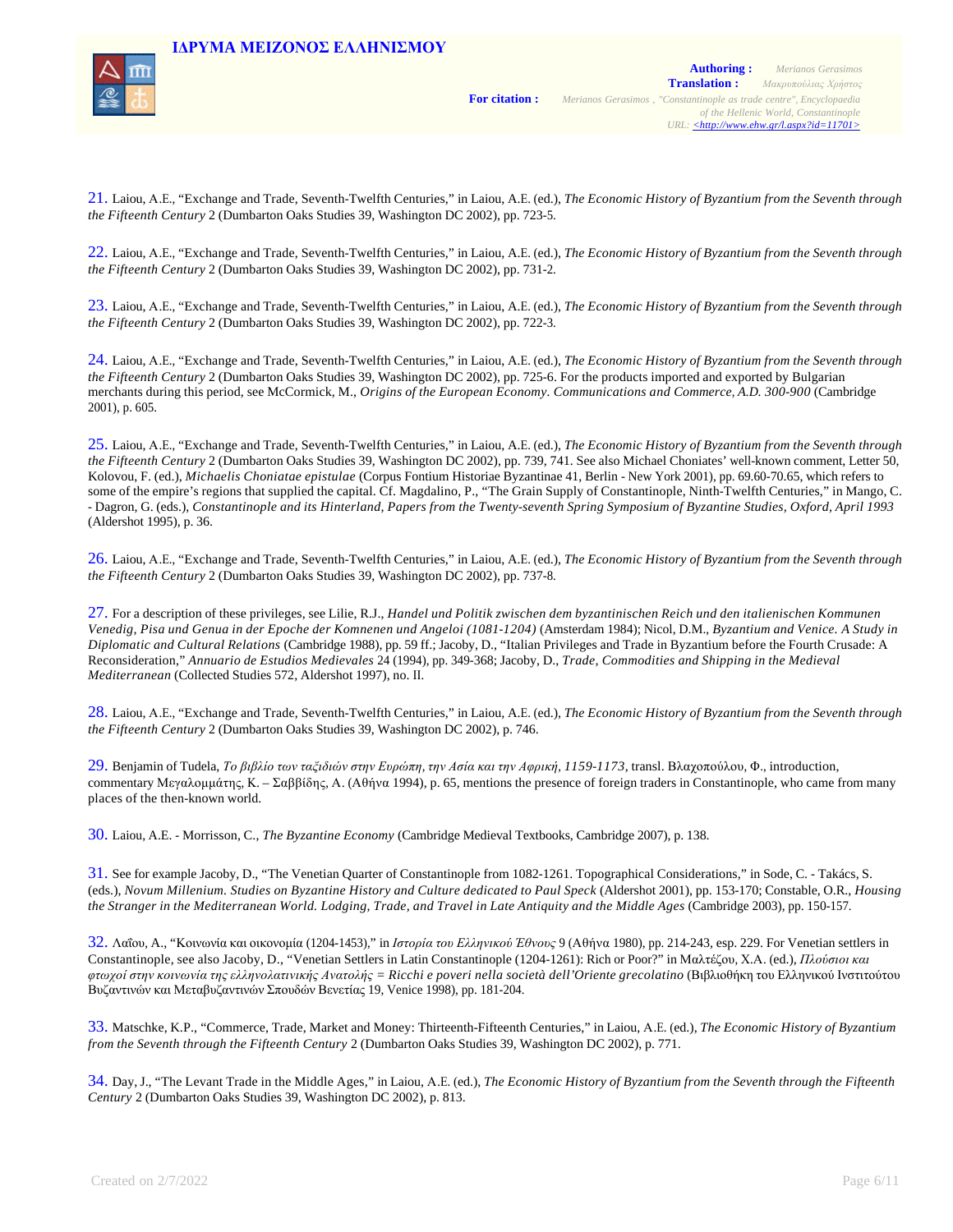

35. Laiou, Α.Ε. - Morrisson, C., *The Byzantine Economy* (Cambridge Medieval Textbooks, Cambridge 2007), pp. 196-197.

36. *Il libro dei conti di Giacomo Badoer (Constantinopoli 1436-1440)*, Dorini, U. - Bertelé, T. (eds.) (Roma 1956). See also Γερολυμάτου, Μ., "Κωνσταντινούπολη - Θράκη - Βιθυνία. Η οικονομική μαρτυρία του Giacomo Badoer," in Μοσχονάς, Ν.Γ. (ed.), *Χρήμα και αγορά στην εποχή των Παλαιολόγων* (Το Βυζάντιο Σήμερα 4, Αθήνα 2003), pp. 113-132.

37. Λαΐου, Α.Ε., "Κοινωνία και οικονομία (1204-1453)," in *Ιστορία του Ελληνικού Έθνους* 9 (Αθήνα 1980), p. 234.

**IΔΡΥΜA ΜΕΙΖΟΝΟΣ ΕΛΛΗΝΙΣΜΟΥ**

38. Laiou, A.E., "The Byzantine Economy: An Overview," in Laiou, <sup>Α</sup>.Ε. (ed.), *The Economic History of Byzantium from the Seventh through the Fifteenth Century* 3 (Dumbarton Oaks Studies 39, Washington DC 2002), p. 1159. See also Laiou A.E. "The Byzantine Economy in the Mediterranean Trade System: Thirteenth-Fifteenth Centuries," *Dumbarton Oaks Papers* 34-35 (1980-1981), pp. 177-222.

39. Oikonomidès, N., *Hommes d'affaires grecs et latins à Constantinople (XIIIe-XVe siècles)* (Montréal – Paris 1979), pp. 119-123· Κιουσοπούλου, T., *Βασιλεύς ή Οικονόμος. Πολιτική εξουσία και ιδεολογία πριν την Άλωση* (Αθήνα 2007), p. 57.

40. Matschke, K.P., "Commerce, Trade, Market and Money: Thirteenth-Fifteenth Centuries," in Laiou, <sup>Α</sup>.Ε. (ed.), *The Economic History of Byzantium from the Seventh through the Fifteenth Century* 2 (Dumbarton Oaks Studies 39, Washington DC 2002), pp. 792-3.

#### Bibliography :

| Q | Laiou A. E. (ed.), The Economic History of Byzantium From the Seventh through the Fifteenth Century, 3<br>vols, Washington DC 2002, Dumbarton Oaks Studies 39                                                                                           |
|---|---------------------------------------------------------------------------------------------------------------------------------------------------------------------------------------------------------------------------------------------------------|
| Q | Lilie R.J., Handel und Politik zwischen dem byzantinischen Reich und den italienischen Kommunen<br>Venedig, Pisa und Genua in der Epoche der Komnenen und Angeloi (1081-1204), Amsterdam 1984                                                           |
| a | <b>Dagron G.</b> , Η γέννηση μιας πρωτεύουσας. Η Κωνσταντινούπολη και οι θεσμοί της από το 330 ως το 451,<br>ΜΙΕΤ, Αθήνα 2000, Λουκάκη, Μ. (μτφρ.)                                                                                                      |
| Q | Nicol D.M., Byzantium and Venice. A study in diplomatic and cultural relations, Cambridge 1988                                                                                                                                                          |
| Q | Mango M.M., "The Commercial Map of Constantinople", Dumbarton Oaks Papers, 54, 2000, 189-207                                                                                                                                                            |
| Q | Laiou A.E., "Exchange and Trade, Seventh-Twelfth Centuries", Laiou, A.E. (ed.), The Economic History of<br>Byzantium: From the Seventh through the Fifteenth Century, Dumbarton Oaks Research Library and<br>Collection, Washington, D.C. 2002, 689-762 |
| Q | Γερολυμάτου Μ., "Εμπορική δραστηριότητα κατά τους σκοτεινούς αιώνες", Οι σκοτεινοί αιώνες του<br>Βυζαντίου (7ος-9ος αι.), Αθήνα 2001, ΕΙΕ/ΚΒΕ, Διεθνή Συμπόσια 9, 347-364                                                                               |
| Q | <b>Προκόπιος</b> , Περί κτισμάτων, Haury, J. – Wirth, G. (eds), <i>Procopii Caesariensis opera omnia IV: De</i><br>aedificiis libri VI, Leipzig 1964                                                                                                    |
| Q | Μιχαήλ Χωνιάτης, Επιστολαί, Kolovou, F. (ed.), Michaelis Choniatae epistulae, Corpus Fontium Historiae<br>Byzantinae 41, Berlin – New York 2001                                                                                                         |
| Q | Oikonomidès N., Hommes d'affaires grecs et latins à Constantinople (XIIIe-XVe siècles), Montreal – Paris<br>1979                                                                                                                                        |
| Q | <b>Oikonomides N.,</b> "The Economic Region of Constantinople: From Directed Economy to Free Economy, and the                                                                                                                                           |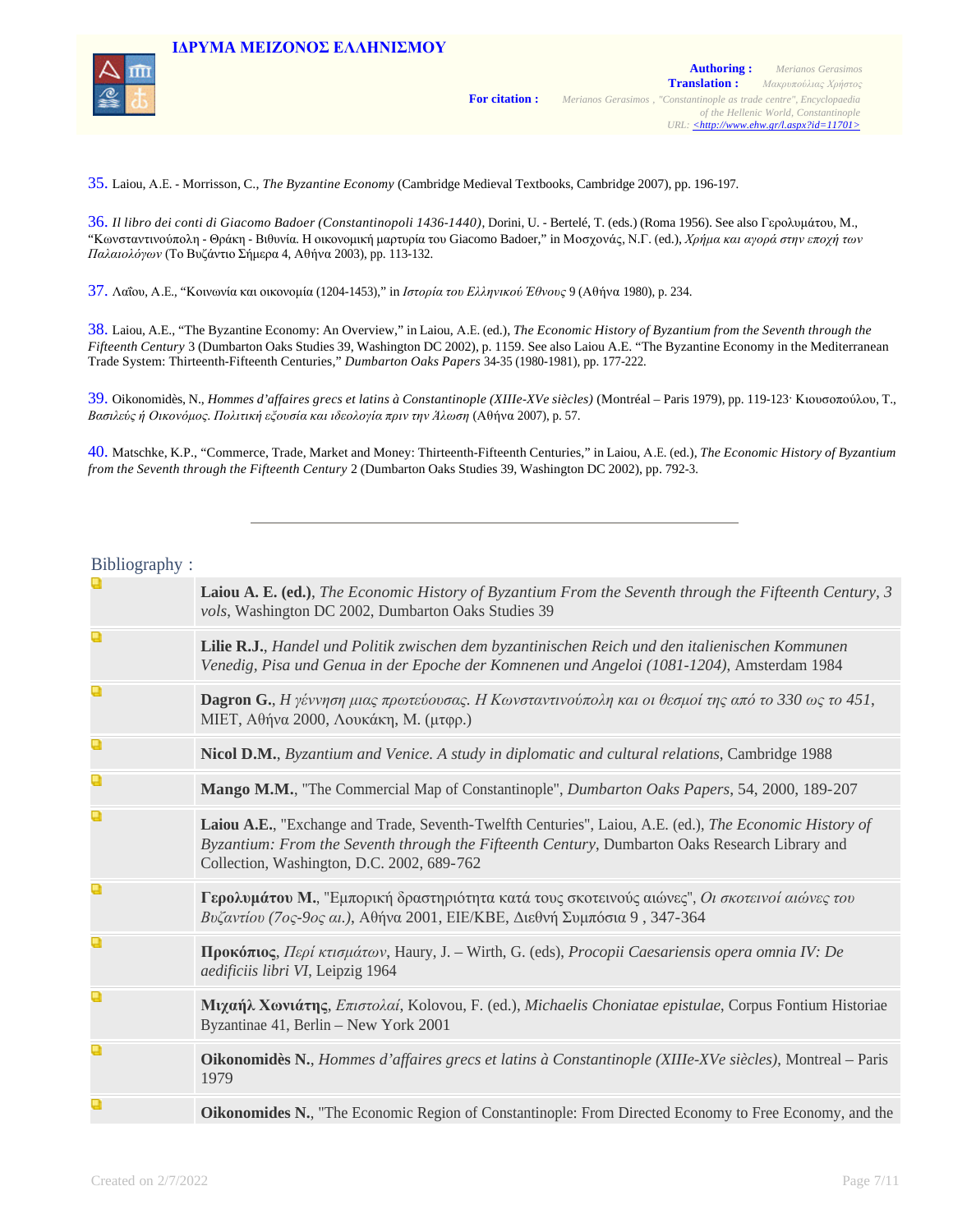

|   | Role of the Italians", Arnaldi, G. - Cavallo, G. (eds), Europa Medievale e Mondo Bizantino: Contatti effettivi<br>e possibilità di studi comparati, Tavola rotonda del XVIII Congresso del CISH, Montréal, 29 agosto 1995,<br>Roma 1997, 221-238 |
|---|--------------------------------------------------------------------------------------------------------------------------------------------------------------------------------------------------------------------------------------------------|
| Q | $\Lambda$ έων Σοφός, Το Επαρχικόν Βιβλίον, Koder, J. (ed.), Das Eparchenbuch Leons des Weisen, Corpus<br>Fontium Historiae Byzantinae 33, Wien 1991                                                                                              |
| Q | <b>Constable O.R.</b> , Housing the Stranger in the Mediterranean World. Lodging, Trade, and Travel in Late<br>Antiquity and the Middle Ages, Cambridge 2003                                                                                     |
| Q | Croke B., "Justinian's Constantinople", Maas, M. (ed.), The Cambridge Companion to the Age of Justinian,<br>Cambridge 2005, 60-86                                                                                                                |
| Q | Maniatis G.C., "Organization, Market Structure, and Modus Operandi of the Private Silk Industry in Tenth-<br>Century Byzantium", Dumbarton Oaks Papers, 53, 1999, 263-332                                                                        |
| Q | Maniatis G.C., "The Organizational Setup and Functioning of the Fish Market in Tenth-Century Constantinople",<br>Dumbarton Oaks Papers, 54, 2000, 13-42                                                                                          |
| Q | Maniatis G.C., "The Wheat Market in Byzantium, 900-1200. Organization, Marketing and Pricing Strategies",<br>Byzantinoslavica, 62, 2004, 103-124                                                                                                 |
| Q | de Ligt L., Fairs and Markets in the Roman Empire. Economic and Social Aspects of Periodic Trade in a<br>Pre-industrial Society, Amsterdam 1993                                                                                                  |
| Q | McCormick M., Origins of the European Economy. Communications and Commerce, A.D. 300-900,<br>Cambridge 2001                                                                                                                                      |
| Q | Κιουσοπούλου Τ., Βασιλεύς ή οικονόμος. Πολιτική εξουσία και ιδεολογία πριν την Άλωση, Αθήνα 2007                                                                                                                                                 |
| Q | Badoer Giacomo, Il libro dei conti, Dorini, U. - Bertelé, T. (eds), Il libro dei conti di Giacomo Badoer<br>(Constantinopoli 1436-1440), Roma 1956                                                                                               |
| Q | Magdalino P., "The Grain Supply of Constantinople, Ninth-Twelfth Centuries", Mango, C. - Dagron, G. (eds),<br>Constantinople and its Hinterland, Aldershot 1995, 35-47                                                                           |
| Q | Magdalino P., "The Maritime Neighborhoods of Constantinople: Commercial and Residential Functions, Sixth to<br>Twelfth Centuries", Dumbarton Oaks Papers, 54, 2000, 209-226                                                                      |
| Q | Laiou A.E., Morrisson C., The Byzantine Economy, Cambridge 2007                                                                                                                                                                                  |
| Q | Mango C., Le développement urbain de Constantinople (IVe-VIIe siècles), 2, Paris 1985, Travaux et<br>Mémoires, Monographies 2                                                                                                                    |
| Q | Διδασκαλία Ιακώβου νεοβαπτίστου, Déroche, V. (ed.), Doctrina Jacobi nuper baptizati, Travaux et Mémoires<br>11, Paris 1991                                                                                                                       |
| Q | <b>Durliat J.</b> , "L'approvisionnement de Constantinople", Mango, C. – Dagron, G. (eds), Constantinople and its<br>Hinterland, Aldershot 1995, 19-33                                                                                           |
| Q | Γερολυμάτου Μ., "Κωνσταντινούπολη - Θράκη - Βιθυνία. Η οικονομική μαρτυρία του Giacomo Badoer",<br>Μοσχονάς, Ν. Γ. (επιμ.), Χρήμα και αγορά στην εποχή των Παλαιολόγων, Αθήνα 2003, Το Βυζάντιο<br>Σήμερα 4, 113-132                             |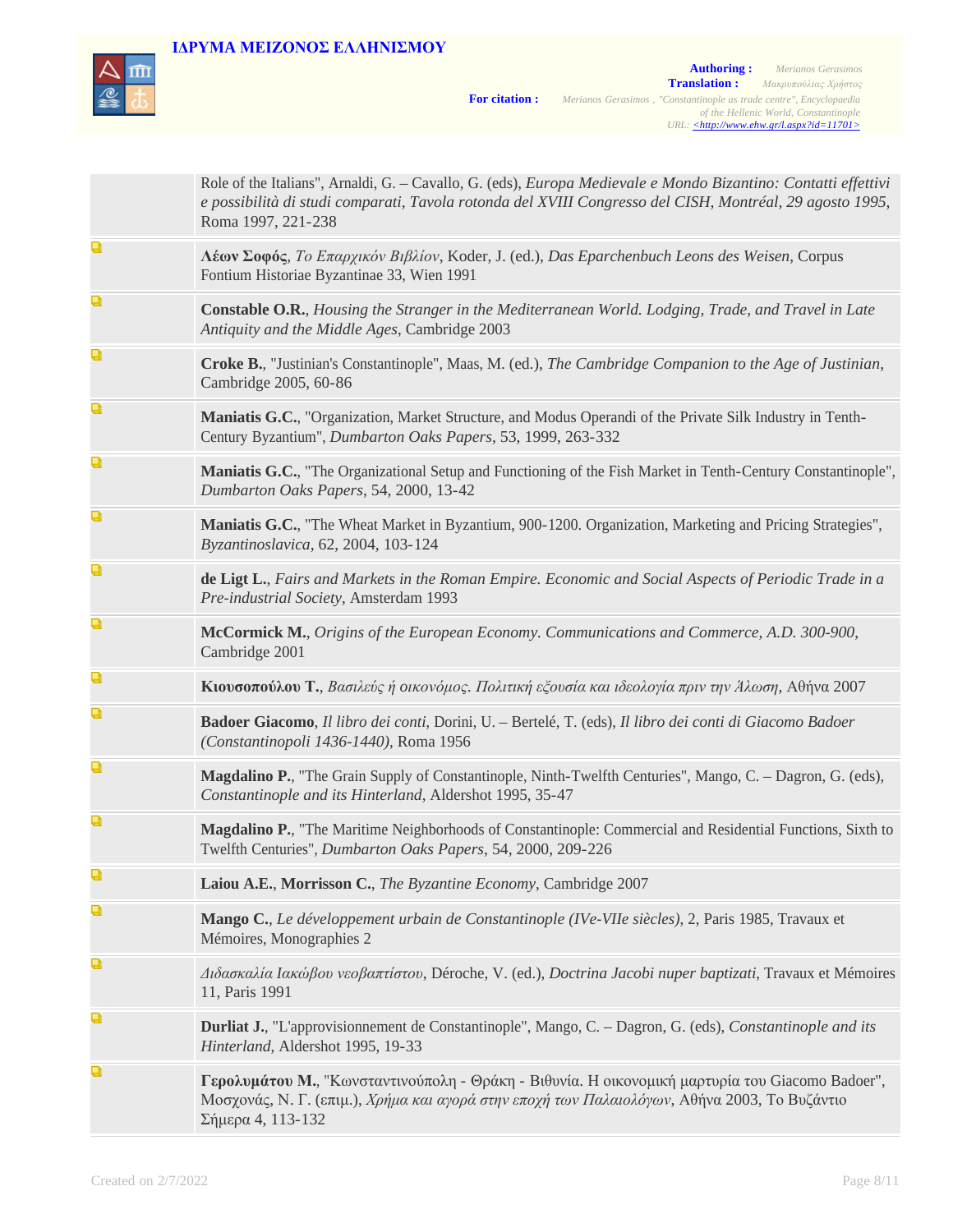

|   | Jacoby D., "Italian Privileges and Trade in Byzantium before the Fourth Crusade: A Reconsideration", Annuario<br>de Estudios Medievales, 24, 1994, 349-368                                                                                                                                                               |
|---|--------------------------------------------------------------------------------------------------------------------------------------------------------------------------------------------------------------------------------------------------------------------------------------------------------------------------|
| Q | Jacoby D., "The Venetian Quarter of Constantinople from 1082-1261. Topographical Considerations", Sode, C.<br>- Takács, S. (eds), Novum Millenium. Studies on Byzantine History and Culture dedicated to Paul Speck,<br>Aldershot 2001, 153-170                                                                          |
| Q | Laiou-Thomadakis A.E., "The Byzantine Economy in the Mediterranean Trade System. Thirteenth-Fifteenth<br>Centuries", Dumbarton Oaks Papers, 34-35, 1980-1981, 177-222                                                                                                                                                    |
| Q | Jacoby D., "Venetian Settlers in Latin Constantinople (1204-1261): Rich or Poor?", Μαλτέζου, Χ.Α. (επιμ.),<br>Πλούσιοι και φτωχοί στην κοινωνία της ελληνολατινικής Ανατολής/Ricchi e poveri nella società dell'Oriente<br>grecolatino, Βενετία 1998, Βιβλιοθ. του Ελλην. Ινστιτούτου Βυζ. και Μεταβυζ. Σπουδών, 181-204 |
| Q | Καραγιαννόπουλος Ι.Ε., Το βυζαντινό κράτος, 4η έκδ., Θεσσαλονίκη 1996                                                                                                                                                                                                                                                    |
| Q | Λαΐου Α., "Κοινωνία και οικονομία (1204-1453)", Ιστορία του Ελληνικού Έθνους 9, Αθήνα 1980, 214-243                                                                                                                                                                                                                      |
| Q | <b>Βενιαμίν εκ Τουδέλης</b> , Sefer ha-Masa'ot, Βλαχοπούλου, Φ. – Μεγαλομμάτης, Κ. – Σαββίδης, Α. (επιμ.),<br>Το βιβλίο των ταξιδιών στην Ευρώπη, την Ασία και την Αφρική, Αθήνα 1994                                                                                                                                    |
| Q | Matschke K.P., "Commerce, trade, markets, and money, Thirteenth-Fifteenth Centuries", Laiou, A. (ed.), The<br>Economic History of Byzantium from the Seventh through the Fifteenth Century, Washington D.C. 2002,<br>Dumbarton Oaks Studies 39, 771-806                                                                  |
| Q | Avramea A., "Land and Sea communications, fourth-fifteenth centuries", Laiou, A. (ed.), The economic history<br>of Byzantium: from the seventh through the fifteenth centuries, 1, Washington DC 2002, 57-90                                                                                                             |
| Q | Magdalino P., "Medieval Constantinople: Built Environment and Urban Development", Laiou, A. (ed.), The<br>Economic History of Byzantium from the Seventh through the Fifteenth Century 2, Washington, D.C. 2002,<br>529-537                                                                                              |
| Q | Dagron G., "The Urban Economy, Seventh-Twelfth Centuries", A.E. Laiou (ed.-in-chief), Economic History of<br>Byzantium, from the Seventh through the Fifteenth Century, Washington D.C. 2002, Dumbarton Oaks<br>Studies 39, 393-461                                                                                      |
| Q | Sodini J.P., Morrisson C., "The Sixth-Century Economy", Laiou, A.E. (ed.), The Economic History of<br>Byzantium from the Seventh through the Fifteenth Century 1, Washington DC 2002, Dumbarton Oaks<br>Studies 39, 171-220                                                                                              |
| Q | Muthesius A., "Essential Processes, Looms and Technical Aspects of the Production of Silk Textiles", Laiou,<br>A.E. (ed.), The Economic History of Byzantium from the Seventh through the Fifteenth Century 1,<br>Washington DC 2002, Dumbarton Oaks Studies 39, 147-168                                                 |
| Q | Day J., "The Levant Trade in the Middle Ages", Laiou, A.E. (ed.), The Economic History of Byzantium from<br>the Seventh through the Fifteenth Century 2, Washington DC 2002, Dumbarton Oaks Studies 39, 807-814                                                                                                          |
| Q | Laiou A.E., "The Byzantine Economy: An Overview", Laiou, A.E. (ed.), The Economic History of Byzantium<br>from the Seventh through the Fifteenth Century 3, Washington DC 2002, Dumbarton Oaks Studies 39,<br>1145-1164                                                                                                  |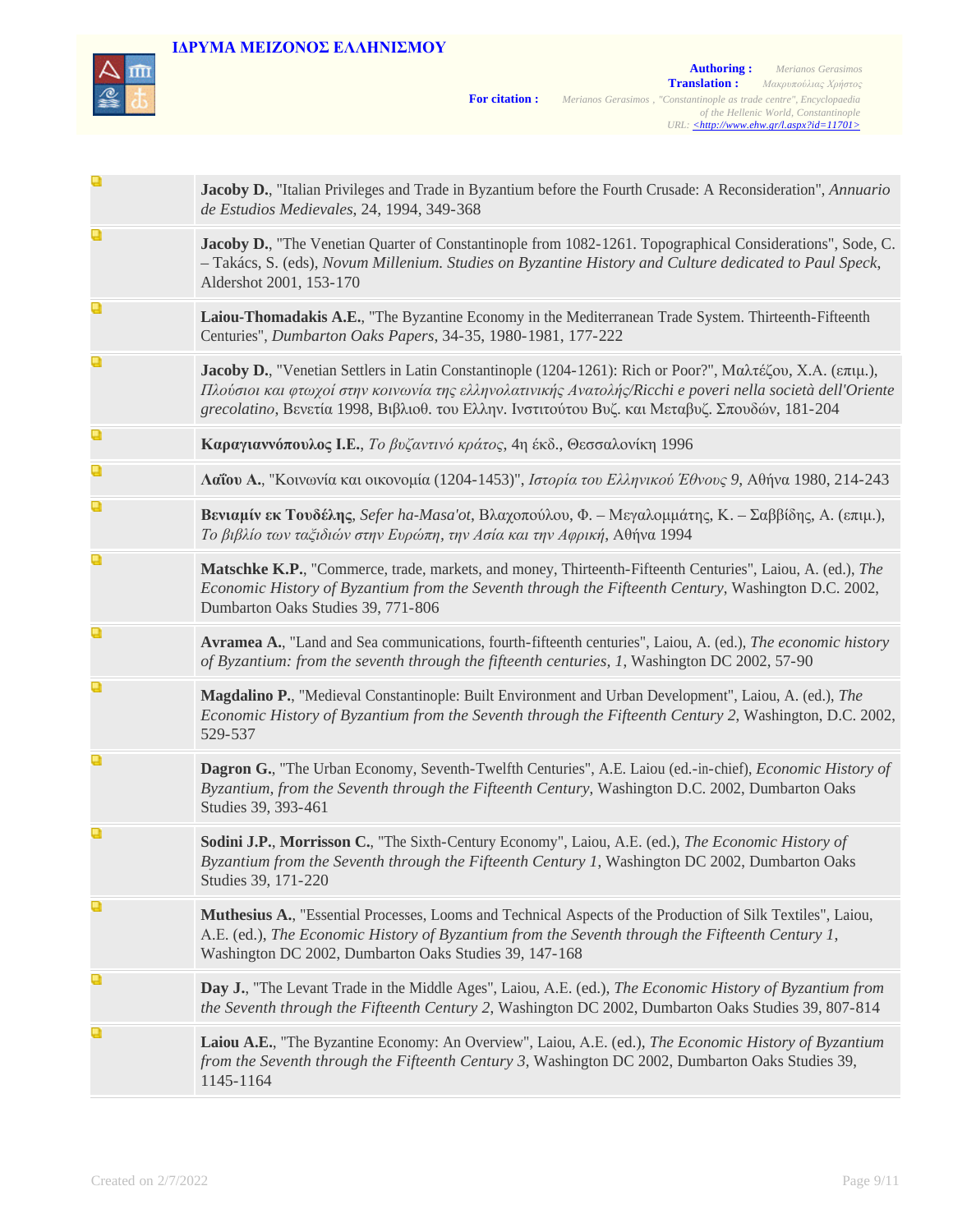



### Webliography :

|                                                                                | Exchange and Trade, Seventh-Twelfth Centuries                                                             |  |
|--------------------------------------------------------------------------------|-----------------------------------------------------------------------------------------------------------|--|
| http://www.doaks.org/publications/doaks_online_publications/EconHist/EHB36.pdf |                                                                                                           |  |
|                                                                                | The Commercial Map of Constantinople                                                                      |  |
| http://www.doaks.org/publications/doaks_online_publications/DOP54/DP54ch10.pdf |                                                                                                           |  |
|                                                                                | The Maritime Neighborhoods of Constantinople: Commercial and Residential Functions, 6th to 12th Centuries |  |
| http://www.doaks.org/publications/doaks_online_publications/DOP54/DP54ch11.pdf |                                                                                                           |  |
|                                                                                | The Organisational Setup and Functioning of the Fish Market in 10th-C. Constantinople                     |  |
| http://www.doaks.org/publications/doaks_online_publications/DOP54/DP54ch2.pdf  |                                                                                                           |  |
|                                                                                |                                                                                                           |  |

#### Glossary :

| annona                                                                                                                                                          |
|-----------------------------------------------------------------------------------------------------------------------------------------------------------------|
| A tax on land property; the proceeds were used towards the provisioning of cities <i>(annona civica)</i> or payment of the soldiers <i>(annona militaris)</i> . |

#### Sources

Benjamin of Tudela, *Το βιβλίο των ταξιδιών στην Ευρώπη, την Ασία και την Αφρική, 1159‑1173*, transl. Βλαχοπούλου, Φ., introduction and commentary Μεγαλομμάτης, Κ. – Σαββίδης, Α. (Athens 1994), p. 65

Michael Choniates, Letter 50, ed. F. Kolovou, *Michaelis Choniatae epistulae* (Corpus Fontium Historiae Byzantinae 41, Berlin ‑ New York 2001), pp. 68‑70.

*Διδασκαλία Ἰακώβου νεοβαπτίστου*, ed. V. Déroche, *Doctrina Jacobi nuper baptizati*, in G. Dagron, V. Déroche, "Juifs et Chrétiens dans l'Orient du VIIe siècle", *Travaux et Mémoires* 11 (1991), σελ. 47‑219.

*Il libro dei conti di Giacomo Badoer (Constantinopoli 1436‑1440)*, ed. U. Dorini, T. Bertelé (Roma 1956).

Procopios, *Buildings*, 5.1.10, ed. J. Haury, G. Wirth, *Procopii Caesariensis opera omnia* IV: *De aedificiis libri* VI (Leipzig 1964), pp. 150.27‑151.7.

*Book of the Eparch*, 6.12, ed. J. Koder, *Das Eparchenbuch Leons des Weisen* (Corpus Fontium Historiae Byzantinae 33, Wien 1991), pp. 90, 92, 98, 104.

#### **Quotations**

### **The historian Prokopios describes the arrival of the grain fleet from Alexandria to Constantinople (6th αι.)**

ἡνίκα οὖν ὁ σιταγωγὸς στόλος ἐκ πόλεως Ἀλεξανδρείας ἐνταῦθα ἴοι, εἰ μὲν ἐμπέσοι τὸ πνεῦμα ἐπίφορον σφίσι, δι' ὀλίγου μὲν οἱ ταύτην τὴν ἐργασίαν διαχειρίζοντες καταίρουσι ταῖς ναυσὶν ἐς τοὺς Βυζαντίους λιμένας, ἀποφορτιζόμενοι δὲ ἀπαλλάσσονται αὐτίκα δὴ μάλα, ἐφ' ᾧ δὴ πρὸ τῆς τοῦ χειμῶνος ἅπαντες ὥρας δεύτερόν τε καὶ τρίτον διαπεραιώσονται στόλον.

Procopios, *Buildings*, 5.1.10, ed. J. Haury, G. Wirth, *Procopii Caesariensis opera omnia* IV: *De aedificiis libri* VI (Lipsiae 1964), pp. 150.27‑151.7.

#### **The metropolitan of Athens Michael Choniates refers to the regions supplying the capital with goods (12th c.)**

… τίνος γὰρ καὶ σπανίζετε; οὐ Μακεδονίας καὶ Θρᾴκης καὶ Θετταλίας πυρφόροι πεδιάδες ὑμῖν γεωργοῦνται, οὐχ' ὑμῖν ληνοβατεῖται οἶνος ὁ Εὐβοεὺς καὶ Πτελεατικὸς καὶ Χῖος καὶ Ῥόδιος, οὐ τὰς ἀμπεχόνας ὑμῖν ἱστουργοῦσι Θηβαῖοι καὶ Κορίνθιοι δάκτυλοι, οὐ χρημάτων πάντες ὁμοῦ ποταμοὶ ὡς ἐς μίαν θάλασσαν τὴν βασιλίδα πόλιν συρρέουσιν;

Michael Choniates, Epistle 50, ed. F. Kolovou, *Michaelis Choniatae epistulae* (Corpus Fontium Historiae Byzantinae 41, Berlin ‑ New York 2001), pp. 69.60‑70.65.